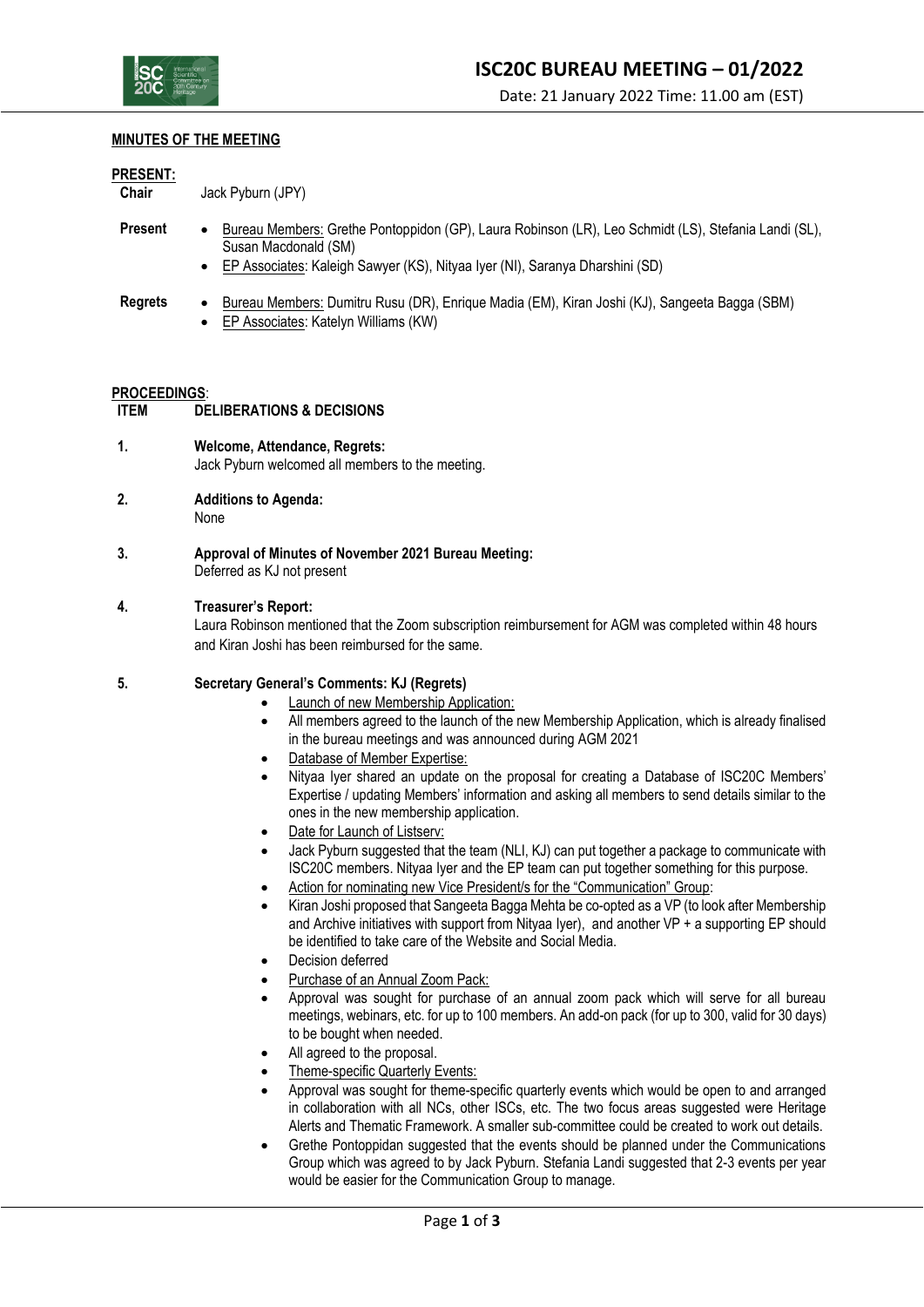

- Susan Macdonald suggested that some events focussed on thematic studies could be planned for the AGM2022. Laura Robinson agreed.
- Jack Pyburn remarked that since we might have more presenters than time permits, some online events could be planned between now (January) and the AGM (June). Laura Robinson suggested that the AGM may be kept as a stand-alone event, and, while we may invite EoIs now, the vent/s should be planned during the latter half of the year.
- Susan Macdonald enquired if the bureau had made any commitment to authors whose proposals were not selected for presentation during AGM2021. Stefania clarified that they had been told that they would be invited for later events.
- Grethe Pontoppidon mentioned that the Education team is already planning HTF based events on a regional level. (More details on this under Item cii). Jack Pyburn suggested that in order to avoid repetition, the stand-alone thematic events conceived by Stefania Landi and Kiran Joshi should be held in collaboration with the Education Group.

# **6. Cursory Group Reports:**

## **a. Policy Group:**

# i. **Journeys to Authenticity (JtA):**

- Leo Schmidt, Susan Macdonald, Nityaa Iyer and Saranya Dharshini discussed the challenges and approach of the Journey to Authenticity Survey.
- ii. **Climate Change:**
	- No discussion
- iii. **Sustainable Development:**
	- Saranya Dharshini shared information about the previous and future meetings of SDGWG and that ISC20C had been invited to present their plan for aligning with the mandate of SDGQG.
	- Bureau members were informed that Susan Macdonald had sent a mail to SDGWG Focal Point, Gabriel Caballero, nominating Saranya Dharshini as the ISC20C EP member and the continuation of Smriti Member. Susan and Saranya have been in touch with Smriti to understand the previous bureau's work with SDGWG and to plan the ISC20C presentation.

## iv. **InnovaConcrete:**

- Stefania Landi mentioned that as asked by Gaia Jungeblodt we should share information about InnovaConcrete publication with the ICOMOS Secretariat. Jack Pyburn suggested that the information about the initiative / its publication should first be posted on the ISc20C website only after which the link could be shared with others
- She also presented a new project, "REcube: REthink, REvive, REuse. Transmitting the knowledge for the green regeneration of the European Concrete Heritage", Funding programme: Erasmus Plus, European Union. Website: <https://www.recube-project.eu/> for which ICOMOS Italy is an associated partner. She requested that the project be shared on social media.
- v. **Madrid-New Delhi Document Publication:** No discussion

## **b. Advocacy Group:**

- i. **Heritage Alerts:**
	- No update
- ii. **World Heritage Advisory:** 
	- No discussion
- iii. **WM Watch:** 
	- No discussion
- iv. **Heritage Applause:** 
	- No discussion
- **c. Education Group:**
	- i. **EP Mentoring Program:** 
		- No updates
	- ii. **Thematic Framework:** 
		- Gethe Pontoppidon informed that Susan Macdonald and she are working on a workshop at Abu Dhabi (Arab States) in April 2022 and a seminar for the Asian region for which the date is yet to be fixed.